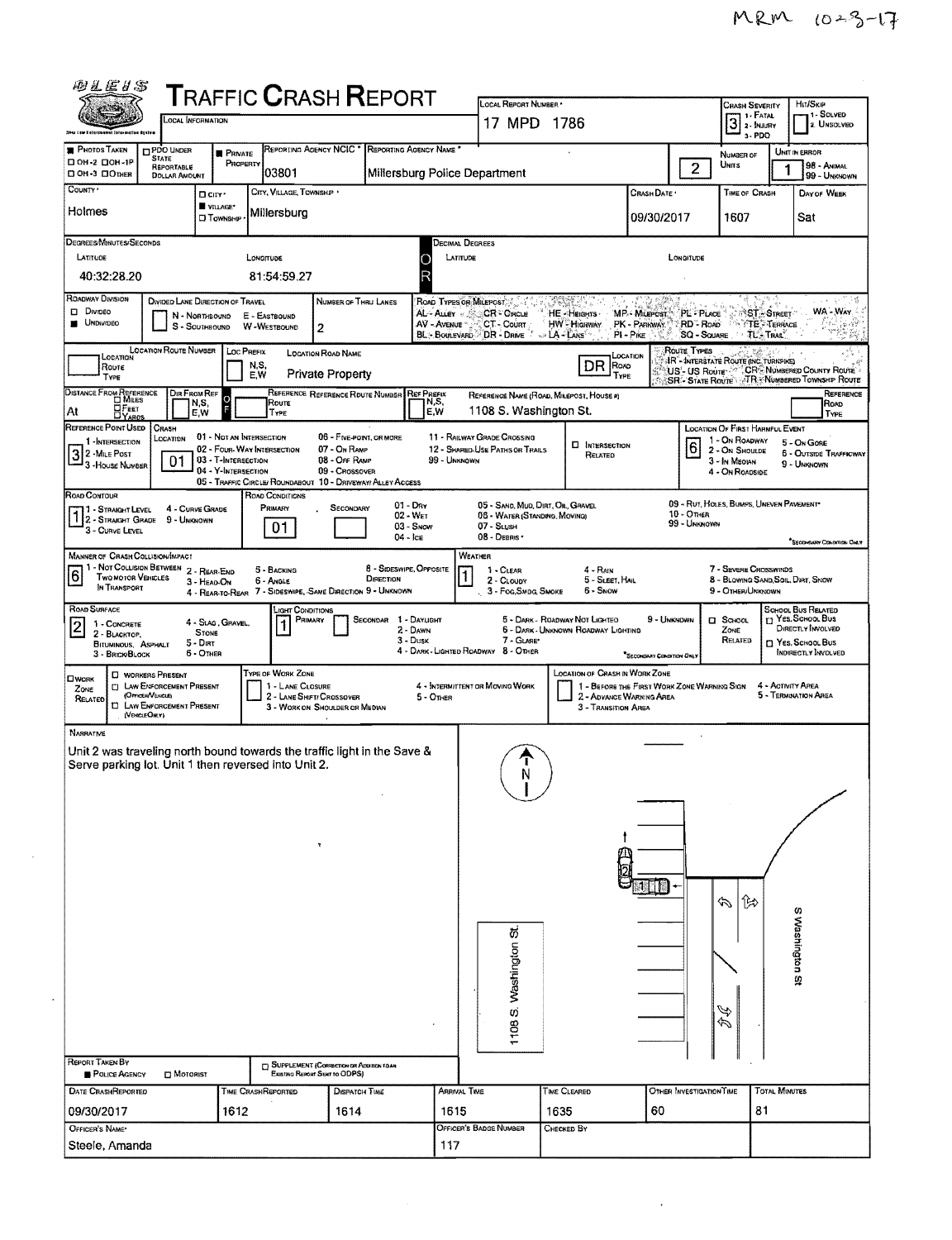|                                                                                                                                        |                                                      | UNIT                                                                               |                            |                                                                               |                                                                                                  |                                                                                                                                                                                                                                     |                                                                                                                               |                                         |                                                                              |                                                                                                                                                                               |                                                      |                                                                                                                                                                         |                                                   |                                                        |              |                                                                                                                        |                                      |  |  |
|----------------------------------------------------------------------------------------------------------------------------------------|------------------------------------------------------|------------------------------------------------------------------------------------|----------------------------|-------------------------------------------------------------------------------|--------------------------------------------------------------------------------------------------|-------------------------------------------------------------------------------------------------------------------------------------------------------------------------------------------------------------------------------------|-------------------------------------------------------------------------------------------------------------------------------|-----------------------------------------|------------------------------------------------------------------------------|-------------------------------------------------------------------------------------------------------------------------------------------------------------------------------|------------------------------------------------------|-------------------------------------------------------------------------------------------------------------------------------------------------------------------------|---------------------------------------------------|--------------------------------------------------------|--------------|------------------------------------------------------------------------------------------------------------------------|--------------------------------------|--|--|
|                                                                                                                                        |                                                      |                                                                                    |                            |                                                                               |                                                                                                  |                                                                                                                                                                                                                                     |                                                                                                                               |                                         |                                                                              |                                                                                                                                                                               |                                                      | <b>LOCAL REPORT NUMBER</b>                                                                                                                                              |                                                   |                                                        |              |                                                                                                                        |                                      |  |  |
|                                                                                                                                        |                                                      |                                                                                    |                            |                                                                               |                                                                                                  |                                                                                                                                                                                                                                     |                                                                                                                               |                                         |                                                                              |                                                                                                                                                                               |                                                      | 17 MPD                                                                                                                                                                  |                                                   | 1786                                                   |              |                                                                                                                        |                                      |  |  |
| UNIT NUMBER<br>1                                                                                                                       |                                                      | OWNER NAME: LAST, FIRST, MIDDLE ( C SAME AS DRIVER )<br>Miller, Sirena, Renee      |                            |                                                                               |                                                                                                  | <b>OWNER PHONE NUMBER</b>                                                                                                                                                                                                           |                                                                                                                               |                                         |                                                                              | <b>DAMAGE SCALE</b>                                                                                                                                                           |                                                      | <b>DAMAGE AREA</b>                                                                                                                                                      | FRONT                                             |                                                        |              |                                                                                                                        |                                      |  |  |
| OWNER ADDRESS: CITY, STATE, ZIP                                                                                                        |                                                      |                                                                                    | □ Same As Driver )         |                                                                               |                                                                                                  |                                                                                                                                                                                                                                     |                                                                                                                               |                                         |                                                                              |                                                                                                                                                                               | $\overline{2}$<br>330-600-8666<br>п                  |                                                                                                                                                                         |                                                   |                                                        |              |                                                                                                                        |                                      |  |  |
| 8320 SR 83, Holmesville, OH, 44633                                                                                                     |                                                      |                                                                                    |                            |                                                                               |                                                                                                  |                                                                                                                                                                                                                                     |                                                                                                                               |                                         |                                                                              |                                                                                                                                                                               |                                                      |                                                                                                                                                                         |                                                   | 1 - NONE<br>о                                          |              |                                                                                                                        |                                      |  |  |
| LP STATE LICENSE PLATE NUMBER<br><b>VEHICLE IOENTIFICATION NUMBER</b>                                                                  |                                                      |                                                                                    |                            |                                                                               |                                                                                                  |                                                                                                                                                                                                                                     |                                                                                                                               |                                         |                                                                              |                                                                                                                                                                               |                                                      | # Occupants                                                                                                                                                             |                                                   | 2 - MINOR                                              |              |                                                                                                                        |                                      |  |  |
| OН                                                                                                                                     | GJX3528                                              |                                                                                    |                            |                                                                               |                                                                                                  | 2GCEK19J081128398                                                                                                                                                                                                                   |                                                                                                                               |                                         |                                                                              |                                                                                                                                                                               |                                                      |                                                                                                                                                                         |                                                   | 3 - FUNCTIONAL                                         | $\Box$       |                                                                                                                        |                                      |  |  |
| <b>VEHICLE YEAR</b>                                                                                                                    | <b>VEHICLE MAKE</b>                                  |                                                                                    |                            |                                                                               | <b>VEHICLE MODEL</b>                                                                             |                                                                                                                                                                                                                                     |                                                                                                                               |                                         |                                                                              |                                                                                                                                                                               | <b>VEHICLE COLOR</b>                                 |                                                                                                                                                                         |                                                   | 4 - DISABLING                                          |              |                                                                                                                        |                                      |  |  |
| 2008<br>Proof of                                                                                                                       | Chevrolet<br><b>INSURANCE COMPANY</b>                |                                                                                    |                            |                                                                               | Silverado<br>POLICY NUMBER<br>Toweo By                                                           |                                                                                                                                                                                                                                     |                                                                                                                               |                                         |                                                                              | <b>BRO</b>                                                                                                                                                                    |                                                      |                                                                                                                                                                         |                                                   |                                                        |              | u                                                                                                                      | o<br>□                               |  |  |
| <b>INSURANCE</b><br>SHOWN                                                                                                              | Statefarm                                            |                                                                                    |                            |                                                                               | 866 1652-A01-35                                                                                  |                                                                                                                                                                                                                                     |                                                                                                                               |                                         |                                                                              |                                                                                                                                                                               |                                                      |                                                                                                                                                                         |                                                   | 9 - UNKNOWN                                            |              |                                                                                                                        |                                      |  |  |
| CARRIER NAME, ADDRESS, CITY, STATE, ZIP                                                                                                |                                                      |                                                                                    |                            |                                                                               |                                                                                                  |                                                                                                                                                                                                                                     |                                                                                                                               |                                         |                                                                              |                                                                                                                                                                               |                                                      |                                                                                                                                                                         |                                                   |                                                        |              |                                                                                                                        | <b>CARRIER PHONE</b>                 |  |  |
| US DOT                                                                                                                                 |                                                      | VEHICLE WEIGHT GWWR/GCWR                                                           |                            |                                                                               |                                                                                                  | CARGO BODY TYPE                                                                                                                                                                                                                     |                                                                                                                               |                                         |                                                                              |                                                                                                                                                                               |                                                      | <b>TRAFFICWAY DESCRIPTION</b>                                                                                                                                           |                                                   |                                                        |              |                                                                                                                        |                                      |  |  |
|                                                                                                                                        |                                                      |                                                                                    | 2 - 10,001 To 26,000 k Las | 1 - LESS THAN OR EQUAL TO 10K LBS                                             | 01                                                                                               | 01 - No CARGO BODY TYPE/NOT APPLICABL 09 - POLE<br>02 - Bus/Van (9-15 Seats, Inc Driver) 10 - Cargo Tank                                                                                                                            |                                                                                                                               |                                         |                                                                              |                                                                                                                                                                               |                                                      | 1 1- Two-Way, Not Divideo                                                                                                                                               |                                                   |                                                        |              |                                                                                                                        |                                      |  |  |
| HM Placaro ID NO.                                                                                                                      |                                                      |                                                                                    | 3 - MORE THAN 26,000K LBS. |                                                                               |                                                                                                  | 03 - Bus (16+ SEATS, INC DRIVER)<br>05 - Logging                                                                                                                                                                                    | 04 - VEHICLE TOWING ANOTHER VEHICLE                                                                                           |                                         | 11 - FLAT BED<br>12 - Dump                                                   |                                                                                                                                                                               |                                                      | 2 - Two-Way, Not Divideo, Continuous Left Turn Lane<br>3 - Two-WAY, DIVIDEO, UNPROTECTEO (PAINTED OR GRASS >4FT.) MEDIA<br>4 - Two-WAY, DIVIDED, POSITIVE MEDIANBARRIER |                                                   |                                                        |              |                                                                                                                        |                                      |  |  |
|                                                                                                                                        | HM CLASS                                             | $\Box$ Related                                                                     | HAZAROOUS MATERIAL         |                                                                               |                                                                                                  | 07 - CARGO VAN/ENGLDSED BOX                                                                                                                                                                                                         | 06 - INTERMODAL CONTAINER CHASIS                                                                                              |                                         | 13 - CONCRETE MIXER<br><b>14 - AUTO TRANSPORTER</b><br>15 - GARBAGE / REFUSE |                                                                                                                                                                               |                                                      |                                                                                                                                                                         |                                                   | 5 - ONE-WAY TRAFFICWAY                                 |              |                                                                                                                        |                                      |  |  |
|                                                                                                                                        | <b>NUMBER</b>                                        |                                                                                    |                            |                                                                               |                                                                                                  | 08 - GRAIN, CHIPS, GRAVEL                                                                                                                                                                                                           |                                                                                                                               |                                         | 99 - OTHER/UNKNOWN                                                           |                                                                                                                                                                               |                                                      | □ Hr / SкiP UNiT                                                                                                                                                        |                                                   |                                                        |              |                                                                                                                        |                                      |  |  |
| NON-MOTORIST LOCATION PRIOR TO IMPACT                                                                                                  |                                                      | 01 - INTERSECTION - MARKED CROSSWAL                                                |                            | <b>TYPE OF USE</b><br>1                                                       | UNIT TYPE                                                                                        |                                                                                                                                                                                                                                     | Passenger Vehicles (less than 9 passengers Med/Heavy Trucks or Combo Units > 10x lbs Bus/Van/Limo(9 or More Including Driver) |                                         |                                                                              |                                                                                                                                                                               |                                                      |                                                                                                                                                                         |                                                   |                                                        |              |                                                                                                                        |                                      |  |  |
|                                                                                                                                        | 03 - INTERSECTION OTHER                              | 02 - INTERSECTION - NO CROSSWALK                                                   |                            | 1 - PERSONAL                                                                  |                                                                                                  | 07                                                                                                                                                                                                                                  | 01 - SUB-COMPACT<br>02 - COMPACT                                                                                              |                                         |                                                                              |                                                                                                                                                                               |                                                      | 14 - SINGLE UNIT TRUCK : 3+ AXLES                                                                                                                                       |                                                   |                                                        |              | 13 - SINGLE UNIT TRUCK OR VAN 2AXLE, 6 TIRES 21 - BUS/VAN (9-15 SEATS, INC DRIVER)<br>22 - Bus (16+ Seats, Inc Denver) |                                      |  |  |
|                                                                                                                                        | 06 - BICYCLE LANE                                    | 04 - MIDBLOCK - MARKEO CROSSWALK<br>05 - TRAVEL LANE - OTHER LOCATION              |                            | 2 - COMMERCIAL                                                                |                                                                                                  | 99 - UNKNOWN 03 - MID SIZE<br>OR HIT/SKIP                                                                                                                                                                                           | 04 - Fuu, Size                                                                                                                |                                         |                                                                              |                                                                                                                                                                               |                                                      | 15 - SINGLE UNIT TRUCK / TRAILER<br>16 - TRUCK/TRACTOR (BOSTAIL)                                                                                                        |                                                   |                                                        | Non MOTORIST | 23 - ANIMAL WITH RIDER                                                                                                 |                                      |  |  |
|                                                                                                                                        | 07 - SHOULDER/ROADSIDE<br>08 - SIDEWALK              |                                                                                    |                            | 3 - GOVERNMENT                                                                |                                                                                                  | 05 - MINIVAN                                                                                                                                                                                                                        | 06 - SPORT UTILITY VEHICLE                                                                                                    |                                         |                                                                              | 18 - Tractor/Double                                                                                                                                                           |                                                      | 17 - TRACTOR/SEMI-TRAILER                                                                                                                                               |                                                   |                                                        |              | 24 - ANIMAL WITH BUGGY, WAGON, SURREY<br>25 - BICYCLE/PEDACYCLIST                                                      |                                      |  |  |
|                                                                                                                                        | 09 - MEDIAN/CROSSING ISLAND<br>10 - DRIVE WAY ACCESS |                                                                                    |                            | <b>DIN EMERGENCY</b>                                                          | 07 - Pickup<br>$08 - V_{AN}$<br>09 - MOTORCYCLE                                                  |                                                                                                                                                                                                                                     |                                                                                                                               |                                         |                                                                              |                                                                                                                                                                               | 19 - TRACTOR/TRIPLES<br>20 - OTHER MED/HEAVY VEHICLE |                                                                                                                                                                         |                                                   |                                                        |              | 26 - PEOESTRIAN/SKATER<br>27 - OTHER NON-MOTORIST                                                                      |                                      |  |  |
|                                                                                                                                        | 12 - NON-TRAFFICWAY AREA                             | 11 - Shareo-Use Path or Trail                                                      |                            | RESPONSE                                                                      | 10 - MOTORIZEO BICYCLE<br>11 - SNOWMOBILE/ATV                                                    |                                                                                                                                                                                                                                     |                                                                                                                               |                                         |                                                                              |                                                                                                                                                                               |                                                      | HAS HM PLACARD                                                                                                                                                          |                                                   |                                                        |              |                                                                                                                        |                                      |  |  |
| <b>SPECIAL FUNCTION 01 - NONE</b>                                                                                                      | 99 - OTHER/UNKNOWN                                   |                                                                                    |                            | 09 - AMBULANCE                                                                |                                                                                                  | 17 - FARM VEHICLE                                                                                                                                                                                                                   | 12 - OTHER PASSENGER VEHICLE                                                                                                  |                                         | <b>MOST DAMAGED AREA</b>                                                     |                                                                                                                                                                               |                                                      |                                                                                                                                                                         |                                                   |                                                        |              | ACTION                                                                                                                 |                                      |  |  |
| 01                                                                                                                                     | 02 - Taxi                                            | 03 - RENTAL TRUCK (OVER 10K LBS)                                                   |                            | $10 -$ Fire<br>11 - HIGHWAY/MAINTENANCE                                       | 18 - FARM EQUIPMENT<br>01 - NONE<br>07<br>19 - Мотовноме                                         |                                                                                                                                                                                                                                     |                                                                                                                               |                                         |                                                                              | 08 - LEFT SIDE<br>02 - CENTER FRONT<br>09 - LEFT FRONT                                                                                                                        |                                                      |                                                                                                                                                                         |                                                   |                                                        | 99 - UNKNOWN | $\vert$                                                                                                                | 1 - Non CONTACT<br>2 - Non-Collision |  |  |
|                                                                                                                                        | 05 - Bus - Transit                                   | 04 - Bus - SCHOOL (PUBLIC OR PRIVATE) 12 - MILITARY                                |                            | 13 - Pouce                                                                    | 20 - GOLF CART<br>21 - Train<br>MPACT ARE 04 - RIGHT SIDE                                        |                                                                                                                                                                                                                                     |                                                                                                                               |                                         |                                                                              | 03 - RIGHT FRONT<br>10 - TOP AND WINDOWS<br>11 - UNOERCARRIAGE                                                                                                                |                                                      |                                                                                                                                                                         |                                                   |                                                        |              |                                                                                                                        | 3 - STRIKING<br>4 - STRUCK           |  |  |
|                                                                                                                                        | 06 - Bus - Charter<br>07 - Bus - SHUTTLE             |                                                                                    |                            | 14 - Puslic UTILITY<br>15 - OTHER GOVERNMENT                                  | 22 - OTHER (EXPLAIN IN NARRAITVE)<br>05 - RIGHT REAR<br>07<br>06 - REAR CENTER<br>07 - LEFT REAR |                                                                                                                                                                                                                                     |                                                                                                                               |                                         |                                                                              |                                                                                                                                                                               |                                                      | 12 - LOAD/TRAILER<br>13 - TOTAL (ALL AREAS)                                                                                                                             |                                                   |                                                        |              |                                                                                                                        | 5 - STRIKING/STRUCK<br>9 - Unknown   |  |  |
| PRE- CRASH ACTIONS                                                                                                                     | 08 - Bus - OTHER                                     |                                                                                    |                            | 16 - CONSTRUCTION EOIP.                                                       |                                                                                                  |                                                                                                                                                                                                                                     |                                                                                                                               |                                         |                                                                              |                                                                                                                                                                               |                                                      | <b>14 - OTHER</b>                                                                                                                                                       |                                                   |                                                        |              |                                                                                                                        |                                      |  |  |
| 02                                                                                                                                     |                                                      | <b>MOTORIST</b>                                                                    |                            |                                                                               |                                                                                                  |                                                                                                                                                                                                                                     |                                                                                                                               |                                         | NON-MOTORIST                                                                 |                                                                                                                                                                               |                                                      |                                                                                                                                                                         |                                                   |                                                        |              |                                                                                                                        |                                      |  |  |
|                                                                                                                                        |                                                      | 01 - Straight Ahead<br>02 - Backing<br>03 - CHANGING LANES                         |                            | 07 - MAKING U-TURN<br>08 - ENTERING TRAFFIC LANE<br>09 - LEAVING TRAFFIC LANE | 13 - Negotiating a Curve<br>14 - OTHER MOTORIST ACTIO                                            |                                                                                                                                                                                                                                     |                                                                                                                               |                                         |                                                                              | 15 - ENTERING OR CROSSING SPECIFIED LOCATIO<br>16 - WALKING RUNNING, JOGGING, PLAYING, CYCLING<br>17 - WORKING<br>18 - PUSHING VEHICLE<br>19 - APPROACHING OR LEAVING VEHICLE |                                                      |                                                                                                                                                                         |                                                   | 21 - OTHER NON-MOTORIST ACTION                         |              |                                                                                                                        |                                      |  |  |
| 99 - UNKNOWN                                                                                                                           |                                                      | 04 - OVERTAKING/PASSING<br>05 - Making Right Turn                                  |                            | 10 - PARKED<br>11 - SLOWING OR STOPPED IN TRAFFIC                             |                                                                                                  |                                                                                                                                                                                                                                     |                                                                                                                               |                                         |                                                                              |                                                                                                                                                                               |                                                      |                                                                                                                                                                         |                                                   |                                                        |              |                                                                                                                        |                                      |  |  |
|                                                                                                                                        |                                                      | 06 - MAKING LEFT TURN                                                              |                            | 12 - DRIVERLESS                                                               |                                                                                                  |                                                                                                                                                                                                                                     |                                                                                                                               |                                         |                                                                              | 20 - Standing                                                                                                                                                                 |                                                      |                                                                                                                                                                         |                                                   |                                                        |              |                                                                                                                        |                                      |  |  |
| <b>CONTRIBUTING CIRCUMSTANCE</b><br>Primary                                                                                            | MOTORIST                                             |                                                                                    |                            |                                                                               |                                                                                                  |                                                                                                                                                                                                                                     |                                                                                                                               | NON-MOTORIST                            |                                                                              |                                                                                                                                                                               |                                                      |                                                                                                                                                                         |                                                   | <b>VEHICLE DEFECTS</b>                                 |              | 01 - TURN SIGNALS                                                                                                      |                                      |  |  |
| 11                                                                                                                                     |                                                      | 01 - None<br>02 - FAILURE TO YIELD<br>03 - RAN RED LIGHT                           |                            | 11 - IMPROPER BACKING                                                         |                                                                                                  | 12 - IMPROPER START FROM PARKED POSITION                                                                                                                                                                                            |                                                                                                                               |                                         | <b>22 - NONE</b><br>23 - IMPROPER CROSSING                                   |                                                                                                                                                                               |                                                      |                                                                                                                                                                         |                                                   |                                                        |              | 02 - HEAD LAMPS<br>03 - TAIL LAMPS                                                                                     |                                      |  |  |
| <b>SECONDARY</b>                                                                                                                       |                                                      | 04 - RAN STOP SIGN<br>05 - Exceeded Speed Limit                                    |                            |                                                                               |                                                                                                  | 24 - DARTING<br>13 - STOPPEO OR PARKED ILLEGALLY<br>25 - LYING AND/OR ILLEGALLY IN ROADWAY<br>14 - OPERATING VEHICLE IN NEGLIGENT MANNER<br>15 - SWERING TO AVOID (DUE TO EXTERNAL CONDITIONS)<br>26 - FALURE TO YIELD RIGHT OF WAY |                                                                                                                               |                                         |                                                                              |                                                                                                                                                                               |                                                      |                                                                                                                                                                         | 04 - BRAKES<br>05 - STEERING<br>06 - TIRE BLOWOUT |                                                        |              |                                                                                                                        |                                      |  |  |
|                                                                                                                                        |                                                      | 06 - UNSAFE SPEED<br>07 - IMPROPER TURN                                            |                            |                                                                               |                                                                                                  | 16 - WRONG SIDE/WRONG WAY<br>27 - NOT VISIBLE (DARK CLOTHING)<br>17 - FALURE TO CONTROL<br>28 - INATTENTIVE                                                                                                                         |                                                                                                                               |                                         |                                                                              |                                                                                                                                                                               |                                                      | 07 - WORN OR SLICK TIRES<br>08 - TRAILER EQUIPMENT DEFECTIVE                                                                                                            |                                                   |                                                        |              |                                                                                                                        |                                      |  |  |
| 99 - UNKNOWN                                                                                                                           |                                                      | 08 - LEFT OF CENTER<br>09 - FOLLOWED TOO CLOSELY/ACDA<br>10 - IMPROPER LANE CHANGE |                            |                                                                               |                                                                                                  | 29 - FAILURE TO OBEY TRAFFIC SIGNS<br>18 - Vision Obstruction<br>19 - OPERATING DEFECTIVE EQUIPMENT<br>/SIGNALS/OFFICER                                                                                                             |                                                                                                                               |                                         |                                                                              |                                                                                                                                                                               |                                                      |                                                                                                                                                                         |                                                   |                                                        |              | 09 - MOTOR TROUBLE<br>10 - DISABLED FROM PRIOR ACCIDENT                                                                |                                      |  |  |
|                                                                                                                                        |                                                      | /PASSING/OFF ROAD                                                                  |                            |                                                                               |                                                                                                  | 20 - LOAD SHIFTING/FALLING/SPILLING<br>21 - OTHER IMPROPER ACTION                                                                                                                                                                   |                                                                                                                               |                                         | 30 - WRONG SIDE DF THE ROAD<br>31 - OTHER NON-MOTORIST ACTION                |                                                                                                                                                                               |                                                      |                                                                                                                                                                         |                                                   |                                                        |              | 11 - OTHER DEFECTS                                                                                                     |                                      |  |  |
| <b>SEQUENCE OF EVENTS</b>                                                                                                              | 2                                                    | з                                                                                  |                            | 5<br>6                                                                        |                                                                                                  | <b>NON-COLLISION EVENTS</b>                                                                                                                                                                                                         | 01 - OVERTURN/ROLLOVER                                                                                                        |                                         | 06 - EQUIPMENT FAILURE                                                       |                                                                                                                                                                               |                                                      |                                                                                                                                                                         |                                                   | 10 - Cross Median                                      |              |                                                                                                                        |                                      |  |  |
| 20<br>FIRST                                                                                                                            |                                                      | Most                                                                               |                            |                                                                               |                                                                                                  | 02 - FIRE/EXPLOSION<br>03 - IMMERSION                                                                                                                                                                                               |                                                                                                                               |                                         | 07 - SEPARATION OF UNITS                                                     | (BLOWN TIRE, BRAKE FAILURE, ETC)                                                                                                                                              |                                                      |                                                                                                                                                                         |                                                   | 11 - CROSS CENTER LINE<br>OPPOSITE DIRECTION OF TRAVEL |              |                                                                                                                        |                                      |  |  |
| HARMFUL.<br>EVENT                                                                                                                      | <b>HARMFUL</b>                                       | EVENT                                                                              |                            | 99 - UNKNOWN                                                                  |                                                                                                  | 04 - JACKKNIFE                                                                                                                                                                                                                      | 05 - CARGO/EOUIPMENT LOSS OR SHIFT 09 - RAN OFF ROAD LEFT                                                                     |                                         | 08 - RAN OFF ROAD RIGHT                                                      |                                                                                                                                                                               |                                                      |                                                                                                                                                                         |                                                   | 12 - DOWNHILL RUNAWAY<br>13 - OTHER NON-COLLISION      |              |                                                                                                                        |                                      |  |  |
|                                                                                                                                        |                                                      | COLLISION WITH PERSON, VEHICLE OR OBJECT NOT FIXED                                 |                            |                                                                               |                                                                                                  |                                                                                                                                                                                                                                     | COLLISION WITH FIXED, OBJECT                                                                                                  |                                         |                                                                              |                                                                                                                                                                               |                                                      |                                                                                                                                                                         |                                                   |                                                        |              |                                                                                                                        |                                      |  |  |
| 14 - PEDESTRIAN<br>15 - PEDALCYCLE                                                                                                     |                                                      |                                                                                    |                            | 21 - PARKED MOTOR VEHICLE<br>22 - WORK ZONE MAINTENANCE EQUIPMENT             |                                                                                                  | 25 - IMPACT ATTENUATOR/CRASH CUSHIDI83 - MEDIAN CABLE BARRIER<br>26 - BRIDGE OVERHEAD STRUCTURE<br>34 - MEDIAN GUARDRAIL BARRIER<br>27 - BRIDGE PIER OR ABUTMENT<br>35 - MEDIAN CONCRETE BARRIER                                    |                                                                                                                               |                                         |                                                                              |                                                                                                                                                                               |                                                      | 41 - OTHER POST, POLE<br><b>48 - TREE</b><br>49 - FIRE HYDRANT<br>OR SUPPORT<br>42 - CULVERT<br>50 - WORK ZONE MAINTENANCE                                              |                                                   |                                                        |              |                                                                                                                        |                                      |  |  |
| 16 - RAILWAY VEHICLE (TRAIN, ENGINE)<br>23 - STRUCK BY FALLING, SHIFTING CARGO<br>17 - Animal - Farm<br>OR ANYTHING SET IN MOTION BY A |                                                      |                                                                                    |                            |                                                                               |                                                                                                  | 28 - BRIDGE PARAPET<br>29 - BRIDGE RAIL                                                                                                                                                                                             |                                                                                                                               |                                         | 36 - MEDIAN OTHER BARRIER<br>37 - TRAFFIC SIGN POST                          |                                                                                                                                                                               |                                                      |                                                                                                                                                                         | 43 - Cure<br>44 - Опсн                            | EQUIPMENT<br>51 - WALL, BUILDING, TUNNEL               |              |                                                                                                                        |                                      |  |  |
| 18 - ANIMAL - DEER<br>19 - Animal Other                                                                                                | 20 - MOTOR VEHICLE IN TRANSPORT                      |                                                                                    | <b>MOTOR VEHICLE</b>       | 24 - OTHER MOVABLE OBJECT                                                     |                                                                                                  | 30 - GUARDRAIL FACE<br>38 - OVERHEAD SIGN POST<br>31 - GUARDRAILEND<br>39 - LIGHT/LUMINARIES SUPPORT<br>40 - UTILITY PDLE<br>32 - PORTABLE BARRIER                                                                                  |                                                                                                                               |                                         |                                                                              |                                                                                                                                                                               |                                                      | 45 - EMBANKMENT<br>52 - OTHER FIXED OBJECT<br>46 - FENCE<br>47 MALBOX                                                                                                   |                                                   |                                                        |              |                                                                                                                        |                                      |  |  |
| UNIT SPEED                                                                                                                             |                                                      | POSTED SPEED                                                                       | <b>TRAFFIC CONTROL</b>     |                                                                               |                                                                                                  |                                                                                                                                                                                                                                     |                                                                                                                               |                                         |                                                                              |                                                                                                                                                                               | <b>UNIT DIRECTION</b>                                |                                                                                                                                                                         |                                                   |                                                        |              |                                                                                                                        |                                      |  |  |
| 5                                                                                                                                      |                                                      |                                                                                    | 01                         | 01 - No Controls<br>02 - S TOP SIGN                                           |                                                                                                  | 07 - RAILROAD CROSSBUCKS<br>08 - RAILROAD FLASHERS                                                                                                                                                                                  |                                                                                                                               |                                         | 13 - Crosswalk Lines<br>14 - W ALK/DON'T WALK                                |                                                                                                                                                                               | FROM                                                 | То                                                                                                                                                                      |                                                   | 1 - Norm<br>$2 -$ South                                |              | 5 - Northeast<br>6 - NORTHWEST                                                                                         | 9 - UNKNOWN                          |  |  |
| $\square$ Stated                                                                                                                       |                                                      |                                                                                    |                            | 03 - YIELD SIGN<br>04 - TRAFFIC SIGNAL                                        |                                                                                                  | 09 - R AILROAD GATES<br>10 - COSTRUCTION BARRICADE                                                                                                                                                                                  |                                                                                                                               | <b>15 - O THER</b><br>16 - Not Reported |                                                                              |                                                                                                                                                                               |                                                      |                                                                                                                                                                         |                                                   | $3 - EAST$<br>4 - West                                 |              | 7 - SOUTHEAST<br>8 - SoutHWEST                                                                                         |                                      |  |  |
| <b>ESTIMATED</b>                                                                                                                       |                                                      |                                                                                    |                            | 05 - TRAFFIC FLASHERS<br>06 - SCHODL ZONE                                     |                                                                                                  | 11 - PERSON (FLAGGER, OFFICER<br><b>12 - PAVEMENT MARKINGS</b>                                                                                                                                                                      |                                                                                                                               |                                         |                                                                              |                                                                                                                                                                               |                                                      |                                                                                                                                                                         |                                                   |                                                        |              |                                                                                                                        |                                      |  |  |

 $\mathcal{L}^{\text{max}}_{\text{max}}$ 

 $\mathcal{A}^{\text{max}}$ 

 $\epsilon$ 

 $\sim 10^{-1}$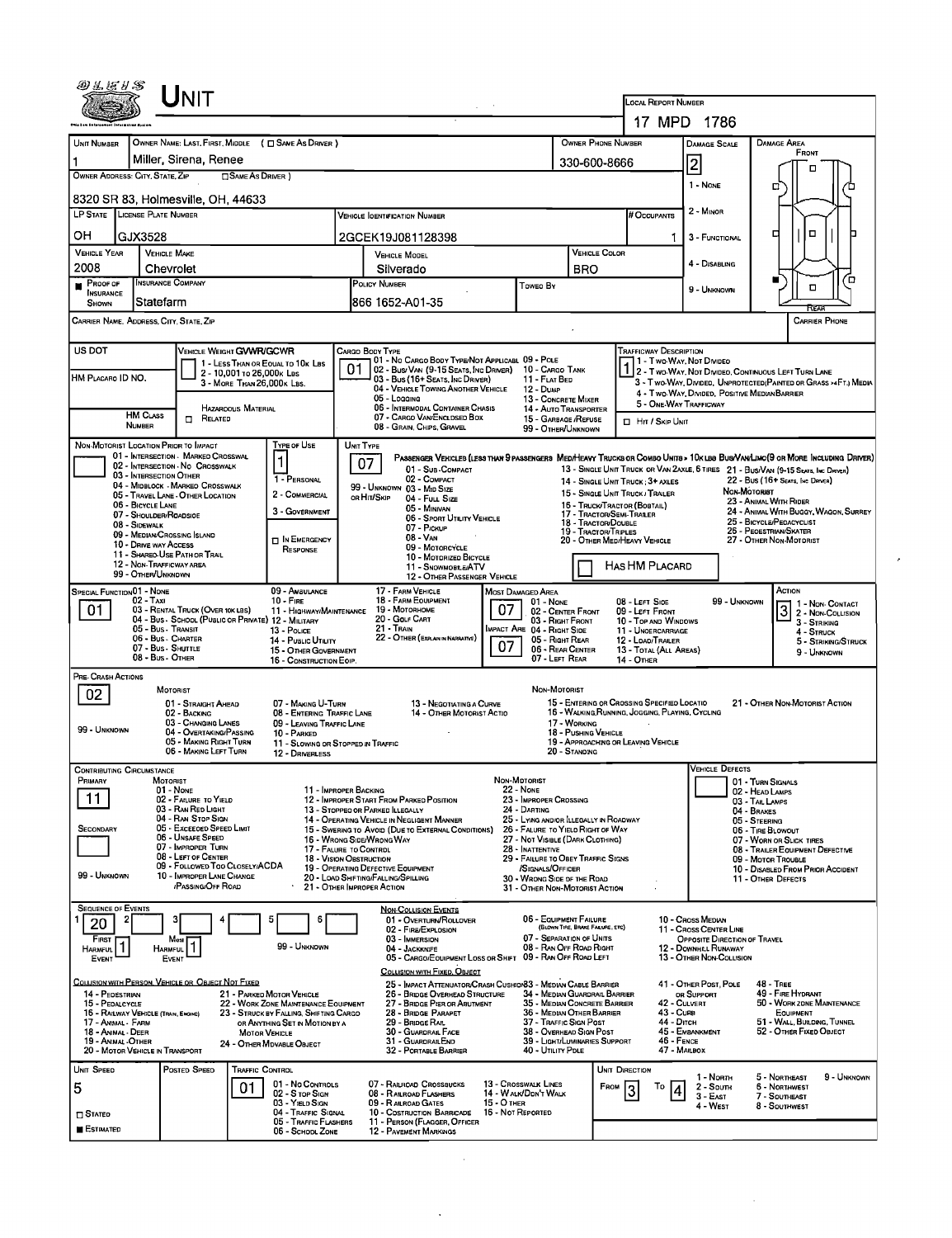|                                             |                                                                                         |                                                                          |                                                                                                                |                                                     |                                                                             |                                                                      | LOCAL REPORT NUMBER                              |                                                                        |                                                                                                                               |  |  |  |
|---------------------------------------------|-----------------------------------------------------------------------------------------|--------------------------------------------------------------------------|----------------------------------------------------------------------------------------------------------------|-----------------------------------------------------|-----------------------------------------------------------------------------|----------------------------------------------------------------------|--------------------------------------------------|------------------------------------------------------------------------|-------------------------------------------------------------------------------------------------------------------------------|--|--|--|
|                                             |                                                                                         |                                                                          |                                                                                                                |                                                     |                                                                             | 17 MPD 1786                                                          |                                                  |                                                                        |                                                                                                                               |  |  |  |
| UNIT NUMBER                                 |                                                                                         | OWNER NAME: LAST, FIRST, MIDDLE ( C SAME AS DRIVER )                     |                                                                                                                |                                                     |                                                                             | OWNER PHONE NUMBER                                                   |                                                  | DAMAGE SCALE                                                           | <b>DAMAGE AREA</b>                                                                                                            |  |  |  |
|                                             | Pierce, Donald, D                                                                       |                                                                          |                                                                                                                |                                                     |                                                                             |                                                                      |                                                  |                                                                        | FRONT                                                                                                                         |  |  |  |
|                                             | OWNER ADDRESS: CITY, STATE, ZIP                                                         | SAME AS DRIVER )                                                         |                                                                                                                |                                                     | 330-231-5904                                                                |                                                                      | $\overline{2}$                                   | п                                                                      |                                                                                                                               |  |  |  |
|                                             |                                                                                         |                                                                          |                                                                                                                |                                                     |                                                                             |                                                                      |                                                  | 1 - NONE                                                               | σ                                                                                                                             |  |  |  |
|                                             | 284 S Alexander St., Millersburg, OH, 44654<br>LP STATE LICENSE PLATE NUMBER            |                                                                          |                                                                                                                |                                                     |                                                                             | # Occupants                                                          |                                                  | 2 - MINOR                                                              |                                                                                                                               |  |  |  |
|                                             |                                                                                         |                                                                          | <b>VEHICLE IDENTIFICATION NUMBER</b>                                                                           |                                                     |                                                                             |                                                                      |                                                  |                                                                        |                                                                                                                               |  |  |  |
| OН                                          | DWT3179                                                                                 |                                                                          | 4H17U28409                                                                                                     |                                                     |                                                                             |                                                                      |                                                  | 3 - FUNCTIONAL                                                         | O<br>о                                                                                                                        |  |  |  |
| <b>VEHICLE YEAR</b>                         | <b>VEHICLE MAKE</b>                                                                     |                                                                          | <b>VEHICLE MODEL</b>                                                                                           |                                                     | VEHICLE COLOR                                                               |                                                                      | 4 - DISABLING                                    |                                                                        |                                                                                                                               |  |  |  |
| 1964<br><b>PROOF OF</b>                     | Ford<br>INSURANCE COMPANY                                                               |                                                                          | Falcon<br>POLICY NUMBER                                                                                        | <b>BLK</b>                                          |                                                                             |                                                                      |                                                  | α.                                                                     |                                                                                                                               |  |  |  |
| <b>INSURANCE</b>                            | Habruns Ins. Co.                                                                        |                                                                          | 50-366-531-00                                                                                                  | Towed By                                            |                                                                             |                                                                      |                                                  | 9 - UNKNOWN                                                            | о                                                                                                                             |  |  |  |
| SHOWN                                       |                                                                                         |                                                                          |                                                                                                                |                                                     |                                                                             |                                                                      |                                                  |                                                                        | REAR<br><b>CARRIER PHONE</b>                                                                                                  |  |  |  |
|                                             | CARRIER NAME, ADDRESS, CITY, STATE, ZIP                                                 |                                                                          |                                                                                                                |                                                     |                                                                             |                                                                      |                                                  |                                                                        |                                                                                                                               |  |  |  |
| US DOT                                      |                                                                                         | VEHICLE WEIGHT GVWR/GCWR                                                 | Cargo Body Type                                                                                                |                                                     |                                                                             | <b>TRAFFICWAY DESCRIPTION</b>                                        |                                                  |                                                                        |                                                                                                                               |  |  |  |
|                                             |                                                                                         | 1 - LESS THAN OR EQUAL TO 10K LBS<br>2 - 10,001 To 26,000 K Las          | 01 - No CARGO BODY TYPE/NOT APPLICABL 09 - POLE<br>99<br>02 - Bus/Van (9-15 Seats, Inc Driver) 10 - Cargo Tank |                                                     |                                                                             |                                                                      |                                                  | 11 - Two-Way, Not Divideo                                              | 1 2 - Two-WAY, NOT DIVIDEO, CONTINUOUS LEFT TURN LANE                                                                         |  |  |  |
| HM PLACARO ID NO.                           |                                                                                         | 3 - MORE THAN 26,000K LBS.                                               | 03 - Bus (16+ Seats, Inc Driver)<br>04 - VEHICLE TOWING ANOTHER VEHICLE                                        |                                                     | 11 - FLAT BED<br><b>12 - DuмP</b>                                           |                                                                      |                                                  |                                                                        | 3 - Two Way, Divideo, Unprotecteo/Painteo or Grass > Ft. Media                                                                |  |  |  |
|                                             |                                                                                         | <b>HAZARDOUS MATERIAL</b>                                                | 05 - LOGGING<br>06 - INTERMODAL CONTAINER CHASIS                                                               |                                                     | 13 - CONCRETE MIXER<br>14 - AUTO TRANSPORTER                                |                                                                      |                                                  | 4 - Two-WAY, DIVIDEO, POSITIVE MEDIANBARRIER<br>5 - ONE WAY TRAFFICWAY |                                                                                                                               |  |  |  |
|                                             | <b>HM CLASS</b><br>$\Box$ Related<br><b>NUMBER</b>                                      |                                                                          | 07 - CARGO VAN ENCLOSED BOX                                                                                    |                                                     | 15 - GARBAGE /REFUSE                                                        |                                                                      | □ Hit / Skip UNIT                                |                                                                        |                                                                                                                               |  |  |  |
|                                             |                                                                                         |                                                                          | 08 - GRAIN, CHPS, GRAVEL                                                                                       |                                                     | 99 - OTHER/UNKNOWN                                                          |                                                                      |                                                  |                                                                        |                                                                                                                               |  |  |  |
|                                             | NON-MOTORIST LOCATION PRIOR TO IMPACT<br>01 - INTERSECTION - MARKED CROSSWAL            | TYPE OF USE<br>$\mathbf{1}$                                              | UNIT TYPE                                                                                                      |                                                     |                                                                             |                                                                      |                                                  |                                                                        | PASSENGER VEHICLES (LESS THAN 9 PASSENGERS MED/HEAVY TRUCKS OR COMBO UNITS > 10K LBS BUS/VAN/LIMO(9 OR MORE INCLUDING DRIVER) |  |  |  |
|                                             | 02 - INTERSECTION - NO CROSSWALK<br>03 - INTERSECTION OTHER                             | 1 - PERSONAL                                                             | 03<br>01 - Sue-COMPACT<br>02 - COMPACT                                                                         |                                                     |                                                                             |                                                                      |                                                  |                                                                        | 13 - SINGLE UNIT TRUCK OR VAN 2AXLE, 6 TIRES 21 - BUS/VAN (9-15 SEATS, INC DRIVER)                                            |  |  |  |
|                                             | 04 - MIDBLOCK - MARKED CROSSWALK<br>05 - TRAVEL LANE - OTHER LOCATION                   | 2 - COMMERCIAL                                                           | 99 - UNKNOWN 03 - MIO SIZE                                                                                     |                                                     |                                                                             | 14 - SINGLE UNIT TRUCK: 3+ AXLES<br>15 - SINGLE UNIT TRUCK / TRAILER |                                                  |                                                                        | 22 - BUS (16+ Seats, Inc. Driver)<br>NON-MOTORIST                                                                             |  |  |  |
|                                             | 06 - BICYCLE LANE                                                                       | 3 - GOVERNMENT                                                           | or Hit/Skip<br>04 - Full Size<br>05 - MINIVAN                                                                  |                                                     |                                                                             | 16 - TRUCK/TRACTOR (BOBTAL)                                          |                                                  |                                                                        | 23 - ANIMAL WITH RIDER<br>24 - ANIMAL WITH BUGGY, WAGON, SURREY                                                               |  |  |  |
|                                             | 07 - SHOULDER/ROADSIDE<br>08 - SIDEWALK                                                 |                                                                          | 06 - SPORT UTILITY VEHICLE<br>07 - PICKUP                                                                      |                                                     |                                                                             | 17 - TRACTOR/SEMI-TRAILER<br>18 - TRACTOR/DOUBLE                     |                                                  |                                                                        | $\geq 25$ - BICYCLE/PEDACYCLIST<br>26 - PEOESTRIAN/SKATER                                                                     |  |  |  |
|                                             | 09 - MEDIAN/CROSSING ISLAND<br>10 - DRIVE WAY ACCESS                                    | <b>TI IN EMERGENCY</b>                                                   | 08 - VAN<br>09 - MOTORCYCLE                                                                                    |                                                     |                                                                             | 19 - Tractor/Triples<br>20 - OTHER MEDIHEAVY VEHICLE                 |                                                  |                                                                        | 27 - OTHER NON-MOTORIST                                                                                                       |  |  |  |
|                                             | 11 - SHAREO-USE PATH OR TRAIL<br>12 - NON-TRAFFICWAY AREA                               | RESPONSE                                                                 | 10 - MOTORIZED BICYCLE<br>11 - SNOWMOBILE/ATV                                                                  |                                                     |                                                                             | <b>HAS HM PLACARD</b>                                                |                                                  |                                                                        |                                                                                                                               |  |  |  |
|                                             | 99 - OTHER/UNKNOWN                                                                      |                                                                          | 12 - OTHER PASSENGER VEHICLE                                                                                   |                                                     |                                                                             |                                                                      |                                                  |                                                                        |                                                                                                                               |  |  |  |
| <b>SPECIAL FUNCTION01 - NONE</b>            | 02 - TAXI                                                                               | 09 - AMBULANCE<br>$10 -$ Fine                                            | 17 - FARM VEHICLE<br>18 - FARM EQUIPMENT                                                                       | <b>MOST DAMAGED AREA</b>                            | 01 NONE                                                                     | 08 LEFT SIDE                                                         |                                                  | 99 - UNKNOWN                                                           | ACTION                                                                                                                        |  |  |  |
| 01                                          | 03 - RENTAL TRUCK (OVER 10K LBS)<br>04 - Bus - SCHDOL (PUBLIC OR PRIVATE) 12 - MILITARY | 11 - HIGHWAY/MAINTENANCE                                                 | 19 - Мотопноме<br>20 - GOLF CART                                                                               | 05                                                  | 02 - CENTER FRONT<br>03 - RIGHT FRONT                                       | 09 - LEFT FRONT                                                      |                                                  |                                                                        | 1 - Non- CONTACT<br>2 - Non-Collision                                                                                         |  |  |  |
|                                             | 05 - Bus - Transit<br>06 - Bus - Charter                                                | 13 - POLICE                                                              | 21 - Train<br>22 - OTHER (EXPLAN IN NARRATIVE)                                                                 | MPACT ARE 04 - RIGHT SIDE                           |                                                                             | 10 - Top and Windows<br>11 - UNDERCARRIAGE                           |                                                  |                                                                        | 3 - STRIKING<br>4 - STRUCK                                                                                                    |  |  |  |
|                                             | 07 - Bus - SHUTTLE<br>08 - Bus - OTHER                                                  | 14 - Pusuc UTILITY<br>15 - OTHER GOVERNMENT                              |                                                                                                                | 05                                                  | 05 - RIGHT REAR<br>06 - REAR CENTER                                         | 12 - LOAD/TRAILER<br>13 - TOTAL (ALL AREAS)                          |                                                  |                                                                        | 5 - Striking/Struck<br>9 - Unknown                                                                                            |  |  |  |
|                                             |                                                                                         | 16 - CONSTRUCTION EOIP.                                                  |                                                                                                                |                                                     | 07 - LEFT REAR                                                              | 14 - OTHER                                                           |                                                  |                                                                        |                                                                                                                               |  |  |  |
| PRE- CRASH ACTIONS                          | <b>MOTORIST</b>                                                                         |                                                                          |                                                                                                                |                                                     | NON-MOTORIST                                                                |                                                                      |                                                  |                                                                        |                                                                                                                               |  |  |  |
| 01                                          | 01 - STRAIGHT AHEAD                                                                     | 07 - MAKING U-TURN                                                       | 13 - NEGOTIATING A CURVE                                                                                       |                                                     |                                                                             | 15 - ENTERING OR CROSSING SPECIFIED LOCATIO                          |                                                  |                                                                        | 21 - OTHER NON-MOTORIST ACTION                                                                                                |  |  |  |
|                                             | 02 - BACKING<br>03 - CHANGING LANES                                                     | 08 - ENTERING TRAFFIC LANE<br>09 - LEAVING TRAFFIC LANE                  | 14 - OTHER MOTORIST ACTIO                                                                                      |                                                     | 17 - WORKING                                                                |                                                                      | 16 - WALKING, RUNNING, JOGGING, PLAYING, CYCLING |                                                                        |                                                                                                                               |  |  |  |
| 99 - UNKNOWN                                | 04 - OVERTAKING/PASSING<br>05 - MAKING RIGHT TURN                                       | 10 - PARKED                                                              | 11 - Slowing or Stopped in Traffic                                                                             |                                                     | 18 - PUSHING VEHICLE                                                        | 19 - APPROACHING OR LEAVING VEHICLE                                  |                                                  |                                                                        |                                                                                                                               |  |  |  |
|                                             | 06 - MAKING LEFT TURN                                                                   | 12 - DRIVERLESS                                                          |                                                                                                                |                                                     | 20 - Standing                                                               |                                                                      |                                                  |                                                                        |                                                                                                                               |  |  |  |
| <b>CONTRIBUTING CIRCUMSTANCE</b><br>PRIMARY | MOTORIST                                                                                |                                                                          |                                                                                                                | NON-MOTORIST                                        |                                                                             |                                                                      |                                                  | <b>VEHICLE DEFECTS</b>                                                 | 01 - TURN SIGNALS                                                                                                             |  |  |  |
| 01                                          | 01 - Nome<br>02 - FAILURE TO YIELD                                                      |                                                                          | 11 - IMPROPER BACKING<br>12 - IMPROPER START FROM PARKED POSITION                                              | 22 - NONE                                           | 23 - IMPROPER CROSSING                                                      |                                                                      |                                                  |                                                                        | 02 - HEAD LAMPS                                                                                                               |  |  |  |
|                                             | 03 - RAN REO LIGHT                                                                      |                                                                          | 13 - STOPPED OR PARKED ILLEGALLY                                                                               | 24 - DARTING                                        |                                                                             |                                                                      |                                                  |                                                                        | 03 - TAIL LAMPS<br>04 - BRAKES                                                                                                |  |  |  |
| SECONDARY                                   | 04 - RAN STOP SIGN<br>05 - Exceeded Speed Limit                                         |                                                                          | 14 - OPERATING VEHICLE IN NEGLIGENT MANNER<br>15 - Swering to Avoid (Due to External Conditions)               |                                                     | 25 - LYING AND/OR ILLEGALLY IN ROADWAY<br>25 - FALURE TO YIELD RIGHT OF WAY |                                                                      |                                                  |                                                                        | 05 - STEERING<br>06 - TIRE BLOWOUT                                                                                            |  |  |  |
|                                             | 06 - Unsafe Speed<br>07 - IMPROPER TURN                                                 |                                                                          | 16 - WRONG SIDE/WRONG WAY<br>17 - FALURE TO CONTROL                                                            | 28 - INATTENTIVE                                    | 27 - NOT VISIBLE (DARK CLOTHING)                                            |                                                                      |                                                  |                                                                        | 07 - WORN OR SLICK TIRES<br>08 - TRAILER EQUIPMENT DEFECTIVE                                                                  |  |  |  |
|                                             | 08 - LEFT OF CENTER<br>09 - FOLLOWED TOO CLOSELY/ACDA                                   |                                                                          | <b>18 - VISION OBSTRUCTION</b><br>19 - OPERATING DEFECTIVE EQUIPMENT                                           |                                                     | 29 - FAILURE TO OBEY TRAFFIC SIGNS<br>/SIGNALS/OFFICER                      |                                                                      |                                                  |                                                                        | 09 - MOTOR TROUBLE<br>10 - DISABLED FROM PRIOR ACCIDENT                                                                       |  |  |  |
| 99 - UNKNOWN                                | 10 - IMPROPER LANE CHANGE<br><b>PASSING/OFF ROAD</b>                                    |                                                                          | 20 - LOAD SHIFTING/FALLING/SPILLING .<br>21 - OTHER IMPROPER ACTION                                            |                                                     | 30 - WRONG SIDE OF THE ROAD                                                 |                                                                      |                                                  |                                                                        | 11 - OTHER DEFECTS                                                                                                            |  |  |  |
|                                             |                                                                                         |                                                                          |                                                                                                                |                                                     | 31 - OTHER NON-MOTORIST ACTION                                              |                                                                      |                                                  |                                                                        |                                                                                                                               |  |  |  |
| <b>SEQUENCE OF EVENTS</b>                   |                                                                                         | 6                                                                        | <b>NON-COLLISION EVENTS</b><br>01 - OVERTURN/ROLLOVER                                                          |                                                     | 06 - EQUIPMENT FAILURE                                                      |                                                                      |                                                  | 10 - Cross Meorn                                                       |                                                                                                                               |  |  |  |
| 20<br>FIRST                                 |                                                                                         |                                                                          | 02 - FIRE/EXPLOSION<br>03 - IMMERSION                                                                          |                                                     | (BLOWN TIRE, BRAKE FAILURE, ETC)<br>07 - SEPARATION OF UNITS                |                                                                      |                                                  | 11 - CROSS CENTER LINE<br>OPPOSITE DIRECTION OF TRAVEL                 |                                                                                                                               |  |  |  |
| <b>HARMFUL</b><br>EVENT                     | <b>HARMFUL</b><br>EVENT                                                                 | 99 - UNKNOWN                                                             | 04 - JACKKNIFE<br>05 - CARGO/EQUIPMENT LOSS OR SHIFT                                                           |                                                     | 08 - RAN OFF RDAD RIGHT<br>09 - RAN OFF ROAD LEFT                           |                                                                      | 12                                               | - Downhel Runaway<br>13 - OTHER NON-COLLISION                          |                                                                                                                               |  |  |  |
|                                             |                                                                                         |                                                                          | COLLISION WITH FIXED, OBJECT                                                                                   |                                                     |                                                                             |                                                                      |                                                  |                                                                        |                                                                                                                               |  |  |  |
| 14 - PEDESTRIAN                             | COLLISION WITH PERSON, VEHICLE OR OBJECT NOT FIXED                                      | 21 - PARKED MOTOR VEHICLE                                                | 25 - IMPACT ATTENUATOR/CRASH CUSHIONS3 - MEDIAN CABLE BARRIER                                                  |                                                     |                                                                             |                                                                      |                                                  | 41 - OTHER POST, POLE                                                  | <b>48 - TREE</b><br>49 - FIRE HYDRANT                                                                                         |  |  |  |
| 15 - PEOALCYCLE                             |                                                                                         | 22 - WORK ZONE MAINTENANCE EQUIPMENT                                     | 26 - BRIDGE OVERHEAD STRUCTURE<br>27 - BRIDGE PIER OR ABUTMENT                                                 |                                                     | 34 - MEDIAN GUARDRAIL BARRIER<br>35 - Median Concrete Barrier               |                                                                      | 42 - CULVERT                                     | OR SUPPORT                                                             | 50 - WORK ZONE MAINTENANCE                                                                                                    |  |  |  |
| 17 - Animal - Farm                          | 15 - RAILWAY VEHICLE (TRAIN, ENGINE)                                                    | 23 - STRUCK BY FALLING, SHIFTING CARGO<br>OR ANYTHING SET IN MOTION BY A | 28 - BRIDGE PARAPET<br>29 - Bridge Rail                                                                        |                                                     | 36 - MEDIAN OTHER BARRIER<br>37 - TRAFFIC SIGN POST                         |                                                                      | 43 - Curs<br>44 - Олсн                           |                                                                        | EQUIPMENT<br>51 - WALL, BUILDING, TUNNEL                                                                                      |  |  |  |
| 18 - ANMAL - DEER<br>19 - ANMAL-OTHER       |                                                                                         | MOTOR VEHICLE<br>24 - OTHER MOVABLE OBJECT                               | <b>30 - GUARDRAIL FACE</b><br>31 - GUARDRAILEND                                                                |                                                     | 38 - Overhead Sign Post<br>39 - LIGHT/LUMINARIES SUPPORT                    |                                                                      | 46 - Fence                                       | 45 - Емванкмемт                                                        | 52 - OTHER FIXEO OBJECT                                                                                                       |  |  |  |
|                                             | 20 - MOTOR VEHICLE IN TRANSPORT                                                         |                                                                          | 32 - PORTABLE BARRIER                                                                                          |                                                     | 40 - Utiuty Pole                                                            |                                                                      | 47 - Mailbox                                     |                                                                        |                                                                                                                               |  |  |  |
| UNIT SPEED                                  | Posted Speed                                                                            | TRAFFIC CONTROL                                                          |                                                                                                                |                                                     |                                                                             | Unit Direction                                                       |                                                  | 1 - North                                                              | 9 - UNKNOWN<br>5 - Northeast                                                                                                  |  |  |  |
| 2                                           |                                                                                         | 01 - No CONTROLS<br>01<br>02 - S TOP SIGN                                | 07 - RAILROAD CROSSBUCKS<br>08 - RAILROAD FLASHERS                                                             | <b>13 - CROSSWALK LINES</b><br>14 - WALK/DON'T WALK |                                                                             | Frow                                                                 | То                                               | 2 - South<br>3 - East                                                  | <b>6 - NORTHWEST</b><br>7 - Southeast                                                                                         |  |  |  |
| $\square$ Stated                            |                                                                                         | 03 - YIELD SIGN<br>04 - TRAFFIC SIGNAL                                   | 09 - RAILROAD GATES<br>10 - Costruction Barricade                                                              | <b>15 - O THER</b><br>16 - Not Reported             |                                                                             |                                                                      |                                                  | 4 - WEST                                                               | 8 - Southwest                                                                                                                 |  |  |  |
| <b>ESTIMATED</b>                            |                                                                                         | 05 - TRAFFIC FLASHERS<br>06 - SCHOOL ZONE                                | 11 - PERSON (FLAGGER, OFFICER<br><b>12 - PAVEMENT MARKINGS</b>                                                 |                                                     |                                                                             |                                                                      |                                                  |                                                                        |                                                                                                                               |  |  |  |
|                                             |                                                                                         |                                                                          |                                                                                                                |                                                     |                                                                             |                                                                      |                                                  |                                                                        |                                                                                                                               |  |  |  |